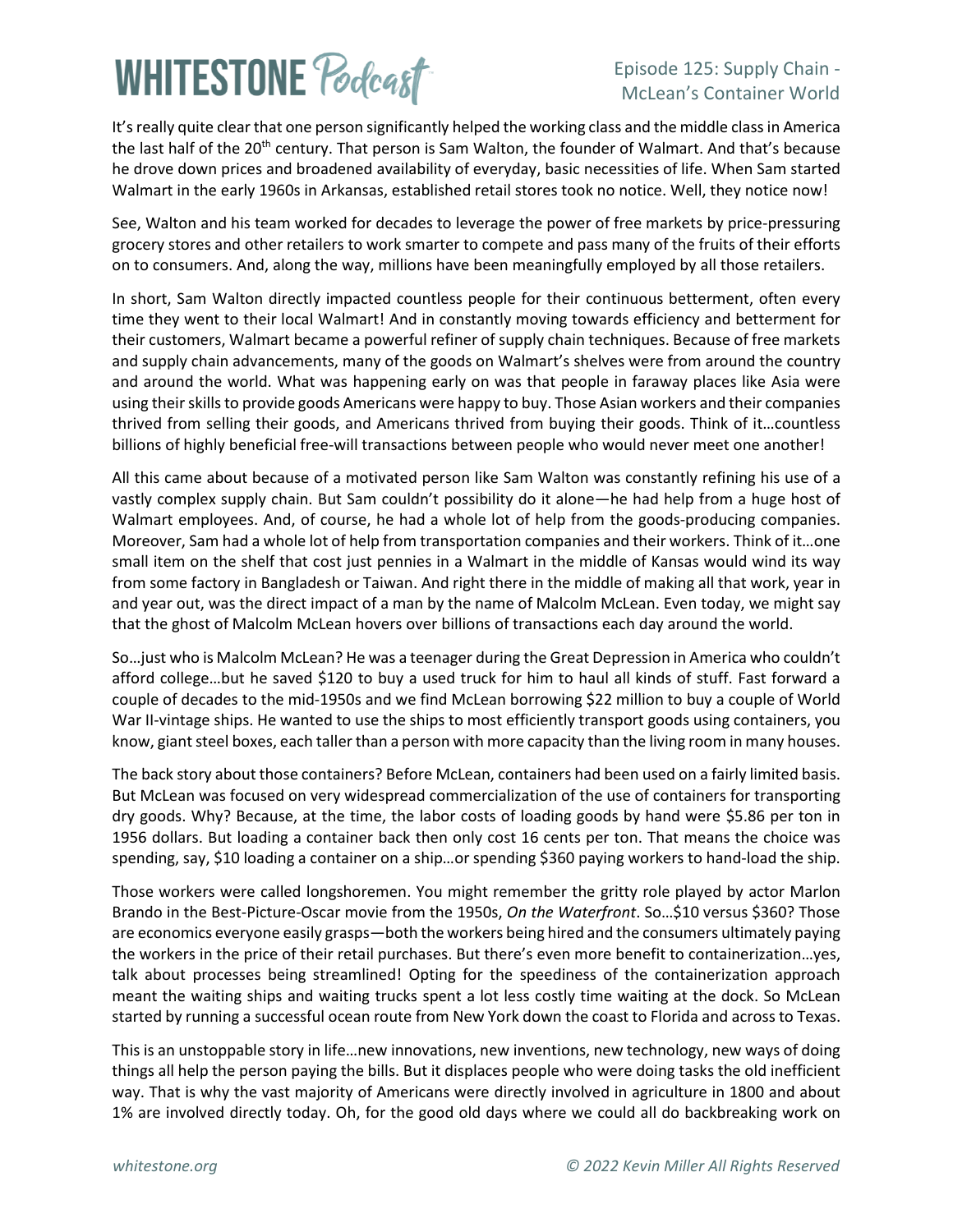## **WHITESTONE Podcast**

### Episode 125: Supply Chain - McLean's Container World

farms with no machines and no electricity! You wanna go live that way? Didn't think so! But isn't there a family member you see every Thanksgiving who seriously likes that idea…but somehow never does it?

McLean methodically went international, creating intercontinental routes with his company SeaLand. Then the U.S. military discovered SeaLand in the late 1960s, engaging many of his ships to sail to Vietnam with many containers serving wartime needs. But, still, McLean had a much bigger vision, and he did what all self-driven innovators do: he plugged away for years, driving relentlessly towards a big goal. His particular goal was a very big idea that seemed practically impossible: vast standardization of containers such that any given container could be planned for, stored, and stacked seamlessly on ships, trains, and trucks alike across many companies and many countries. Today, this is called *intermodal transportation*.

But the obstacles to that standardization were enormous! The Federal government forced McLean to sell his trucking business to be in the ocean-going-ship business. The port authorities in every port had to be persuaded to build infrastructure for handling containers. And imagine those three separate industries trains, trucks, and ships—each needing to change and re-build around standard sizing of containers. And how about different transport rules in each state and each country? What a series of nightmares! It took a long time, but McLean's persevering leadership radicalized and bettered the shipping of cargo forever!

What all that has come to mean is that a standardized, 20- or 40-foot-long container is filled, specifically ID'd, and then sealed for safekeeping and protection of its content at a manufacturing plant somewhere, say, in Asia. Then, the container would be loaded on a truck to be taken to an Asian port, then loaded on the ship for America, then unloaded at an American port, then pivoted by a crane and stacked onto a train, later moved onto an 18-wheeler truck at a regional location, then driven and unloaded at, say, a Walmart distribution center or Walmart store. Results? Extensively lowered labor costs. Little to no theft. Every container full of goods with very low shipping costs. Hey, a modern ship can handle 24,000 20-foot containers at a time—the equivalent of a freight train over 40 miles long! And those savings are largely passed on to consumers. That's because competitors in a free-market work to keep prices competitive. That's trickle-down betterment…in fact, that's betterment that has permeated the world's supply chain system for decades now, playing a big part in creating prosperity worldwide for workers and consumers!

Indeed, one of the reasons why Walmart is so successful is because it and many of its hundreds of millions of customers glean benefits every shopping day from the pervasive use of standardized containers as envisioned by Malcolm McLean. Did you know that McLean filed for and received a patent for his innovation of standardized containers? Then, amazingly—for the betterment of all—McLean arranged that his patent be made available royalty-free to all who wanted to use his patent around the world!

The really cool thing is, this is just one story of how supply chains are in constant-improvement mode. Entrepreneurs and savvy competitors work every day to innovate in order to win their customers' business and loyalty. This kaleidoscope of activity is why free markets and competition are so powerful over time.

But, like most everything else, intermodal transportation has experienced some serious problems in the COVID era. That's because successful supply-chain transportation is inherently very tightly scheduled and orchestrated. And a supply chain is only as strong as its weakest link. COVID-induced isolation of workers, production hiccups, and labor shortages plagued the world. So many a ship languished off the coast of America, waiting for days or weeks to be unloaded onto trains or trucks. Yeah, even if many like to think so, humanity does not control everything just yet—vastly disruptive events do intrude on the best of plans.

Here's the deal. When you spot a long train with railroad car after railroad car carrying stacked containers, you see the handiwork of McLean. Same with low-priced clothing. Bicycles. Shoes. And you know that all of this thinking is of intense relevancy to the Christian, because superb stewardship of all that's entrusted to us gets to the very core of God's purposes for us in our relationships and witness. We aren't all cut out to be an utterly remarkable Malcolm McLean! *But God has cut you out to be an utterly remarkable you!*